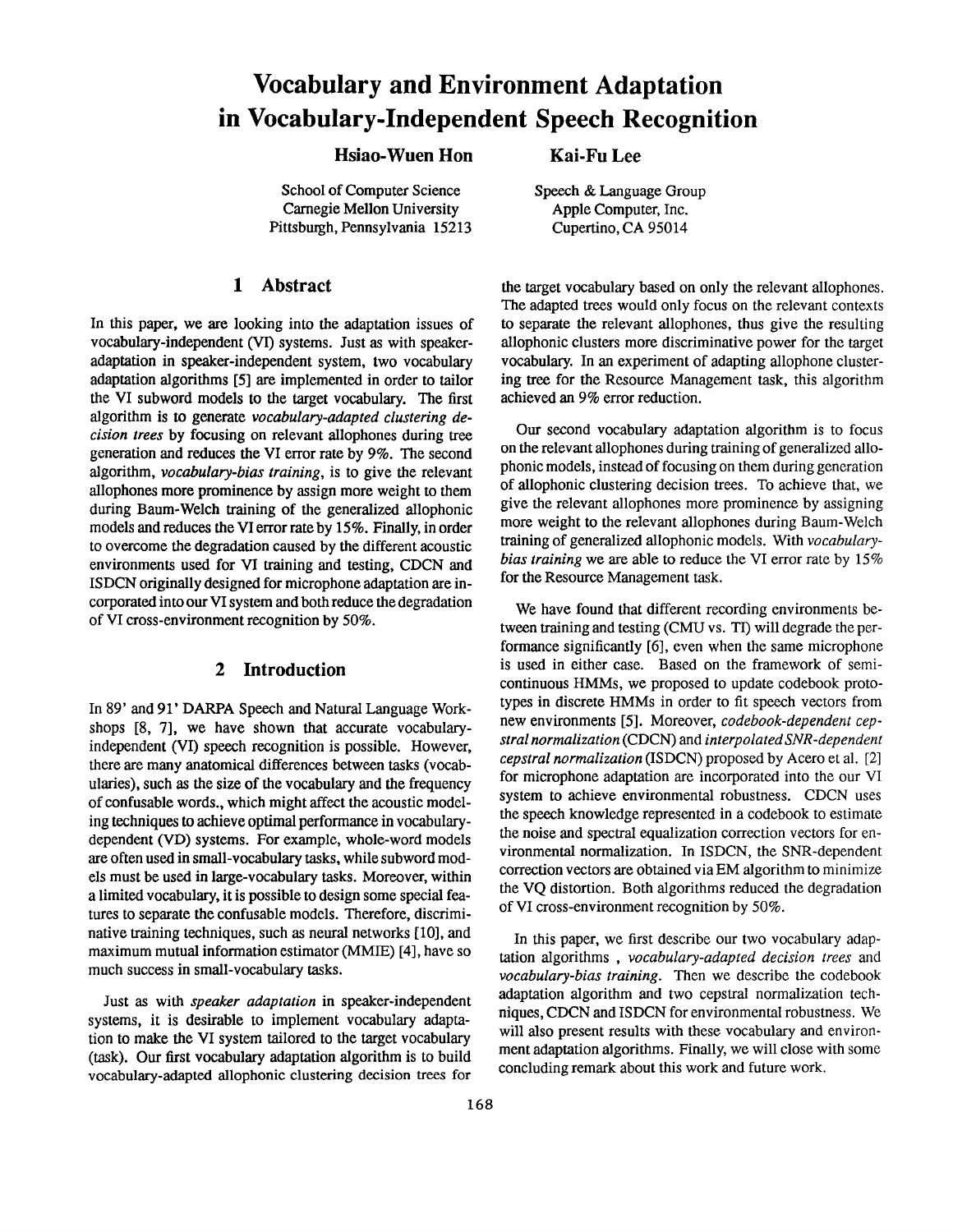# **3 Vocabulary Adaptation**

Unlike most speaker adaptation techniques, our vocabulary adaptation algorithms only take advantage of analyzing the target vocabulary and thus do not require any additional vocabulary-specific data. Two terminologies which play an essential role in our algorithms are defined as follows.

- **relevant allophones** Those allophones which occur in the target vocabulary (task).
- **irrelevant allophones** Those allophone which occur in the VI training set, but not in the target vocabulary (task).

In 91' DARPA Speech and Natural Language Workshop [7], we have shown the decision-tree based generalized allophone is a adequate VI subword model. Figure 1 is an example of our VI subword unit, generalized allophone, which is actually an allophonic cluster. The allophones in the white area are relevant allophones and the rest are irrelevant ones.



Figure 1: A generalized allophone (allophonic cluster)

### **3.1 Vocabulary.Adapted Decision Tree**

Our first vocabulary adaptation algorithm is to change the allophone clustering (the decision trees) so that the brand new set of subword models would have a more discriminative power for the target vocabulary. Since the clustering decision tree was built on the entire VI training set, the existence of the enormous irrelevant allophones might result in sub-optimally clustering of allophones for the target vocabulary.

To reveal such facts, let's look at the following scenario. Figure 2 is a split in the original decision tree for phone / k / generated from vocabulary-independent training set and the associated question for this split is *"Is the left context a vowel"*. Suppose all the left contexts for phone /k/ in the target vocabulary are vowels. Thus, the question for this split is totally unsuitable for the target vocabulary because the split assigns all the allophones for  $/k/$  in the target vocabulary to one branch and discrimination among those allophones becomes impossible.

On the other hand, if only the relevant ailophones are considered for this split, the associated split question would turns out to be the one of relevant questions which separates the relevant allophones appropriately and therefore possesses the greatest discriminative ability among the relevant allophones. Figure 3 just shows such optimal split for relevant allophones. The generation of the clustering decision trees are recursive. The existence of enormous irrelevant allophones would prevent the generation of the decision trees from concentrating on those relevant allophones and relevant questions, and results in sub-optimal trees for those relevant allophones.



Figure 2: An split(question) in the original decision tree for phone / k /



Figure 3: the correspondent optimal split(question) for relevant allophones of phone / k /

Based on the analysis, our first adaptation algorithm is to build vocabulary-adapted (VA) decision trees by using only relevant allophones during the generation of decision trees. The adapted trees would not only be automatically generated, but also focus on the relevant questions to separate the relevant allophones, therefore give the resulting allophonic clusters more discriminative power for the target vocabulary.

Three potential problems are brought up when one examining the algorithm closely. First of all, some relevant allophones might not occur in the VI training set since we can't expect 100% allophone coverage for every task, especially for large-vocabulary task. Nevertheless, it is essential to have all the models for relevant allophones ready before generating the VA decision trees because we need the entropy information of models for each split. It is trivial for those relevant allophones which also occur in VI training set. The correspondent allophonic models trained from the training data can be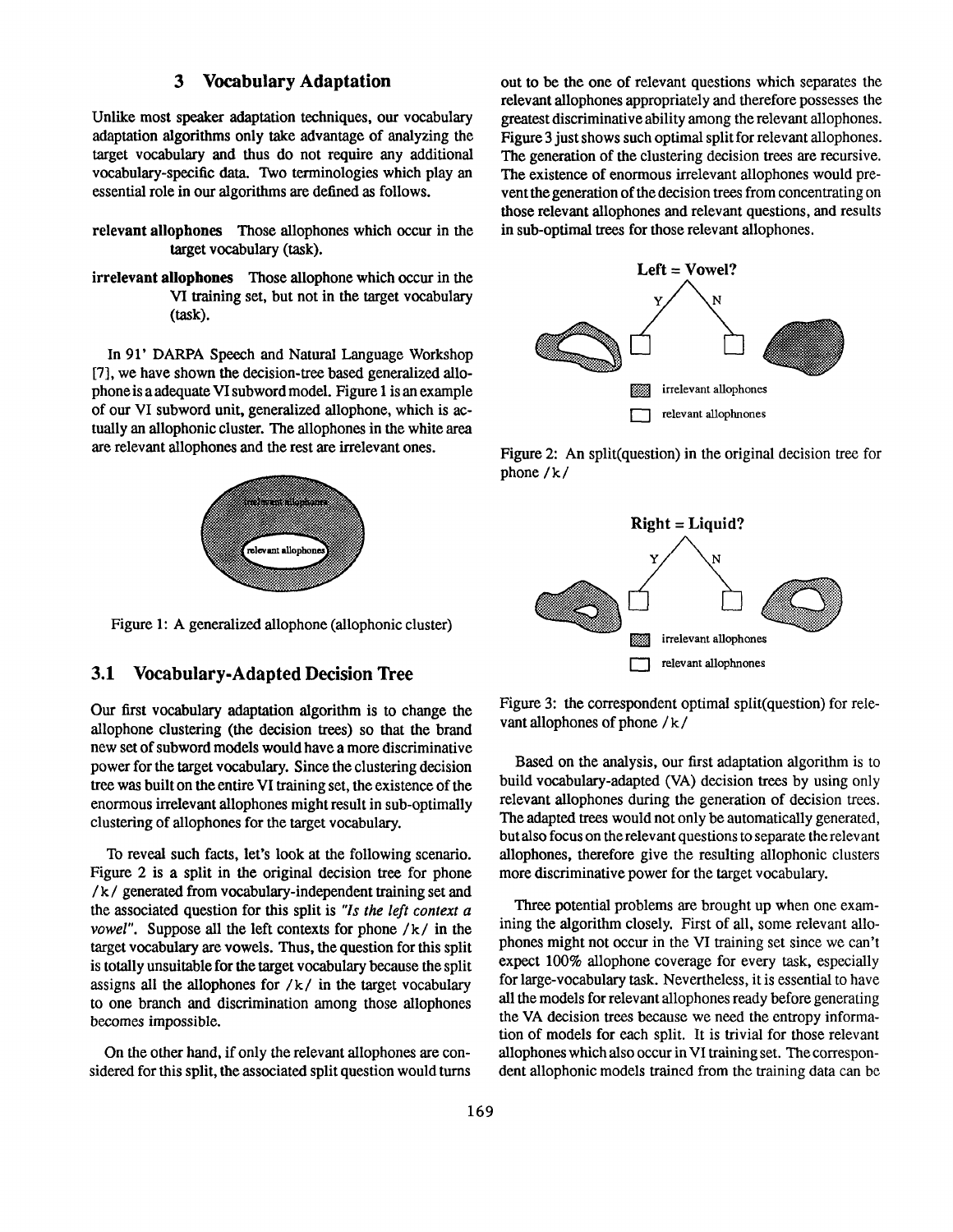used directly. Because of the nature of decision trees, every allophone could find its closest generalized allophonic cluster by traversing the decision trees. Therefore, the correspondent generalized allophonic models could be used as the models for those relevant allophones not occurring in the VI training set during the generation of the VA clustering trees.

Secondly, if only the part of VI training set which contains the relevant allophones is used to train new generalized allophonic models, the new adapted generalized allophonic models would be under-trained and less robust. Fortunately, we can retain the entire training set because of the the nature of decision trees. All the allophones could find their generalized allophonic clusters by traversing the new VA decision trees, so the entire VI training set could actually contribute to the training of new adapted generalized allophonic models and make them well-trained and robust.

The entropy criterion for splitting during the generation of decision trees is weighted by the counts (frequencies) of allophones [6]. By preferring to split nodes with large counts (allophones appearing frequently), the counts of the allophonic cluster will become more balanced and the final generalized allophonic models will be equally trainable. Since the VA decision tress are generated from the set of relevant allophones which is not the same as the set of allophones to train the generalized allophonic models. The balance feature of those models will be no longer valid. Some generalized allophonic models might only have few (or even none) examples in the VI training set and thus cannot be well-trained. Fortunately, we can enhance the trainability of VA subword models through gross validation with the entire VI training set. The gross validation for VA decision trees is somehow different than the conventional cross validation which uses one part of the data to grow the trees and the other part of independent data to prune the trees in order to predict new contexts. Since relevant allophones is already only a small portion of the entire VI training set, further dividing it will prevent the learning algorithm from generating reliable VA decision trees. Instead, we grow the VA decision trees very deeply; replace the entropy reduction information of each split by traversing through the trees with all the allophones (including irrelevant ones); and finally prune the trees based on the new entropy information. This will prune out those splits of nodes without enough training support (too few examples) even though they might be relevant to the target vocabulary. Therefore the resulting generalized allophonic models will become more trainable.

The vocabulary-adapted decision tree learning algorithm, emphasizing the relevant allophones during growing of the decision trees and using the gross validation with the entire VI training set provides an ideal mean for finding the equilibrium between adaptability for the target vocabulary and trainability with the VI training database.

#### **3.2 Vocabulary-Bias Training**

While the above adaptation algorithm tailors the subword units to the target vocabulary by focusing on the relevant allophones during the generation of clustering decision trees, it treated relevant and other irrelevant allophones equally in the final training of generalized allophonic models. Our next adaptation algorithm is to give the relevant allophones more prominence during the training of generalized allophonic models.

Since the VI training database is supposed to be very large, it is reasonable to assume that the irrelevant allophones are the majority of almost every cluster. Thus, the resulting allophonic cluster will more likely represent the acoustic behavior of the set of irrelevant allophones, instead of the set of relevant allophones.

In order to make relevant allophones become the majority of the allophonic cluster without incorporating new vocabularyspecific data, we must impose a bias toward the relevant allophones during training. Since our VI system is based on HMM approach, it is trivial to give the relevant allophones more prominence by assigning more weight to them during Baum-Welch training. The simplest way is to multiply a prominent weight to the parametric re-estimation equations for relevant allophones.

The prominent weight can be a pre-defined constant, like 2.0 or 3.0, or a function of some variables. However, it is better for the prominent weight to reflect the reliability of the relevant allophones toward which we imposed a bias. If a relevant allophone occur rarely in the training set, we shouldn't assign a large weight to it because the statistics of it is not reliable. On the other hand, we could assign larger weights to those relevant allophones with enough examples in the training data. In our experiments, we use a simple function based on the frequencies of relevant allophones. All the irrelevant allophones have the weight 1.0 and the weight for relevant allophones is given by the following function:

 $1 + log_a(x)$  where x is the frequency of relevant allophones

a is chosen to be the minimum number of training examples to train a reasonable model in our configuration.

Imposing a bias toward the relevant allophones is similar to duplicating the training data of relevant allophones. For example, using aprominent weight of 2.0 for an training example in the Baum-Welch re-estimation is like observing the same training example twice. Therefore, our vocabulary-bias training algorithm is identical to duplicating the training examples of relevant allophones according to the weight function. Based on the same principle, this adaptation algorithm can be applied to other non-HMM systems by duplicating the training data of relevant allophones to make relevant allophones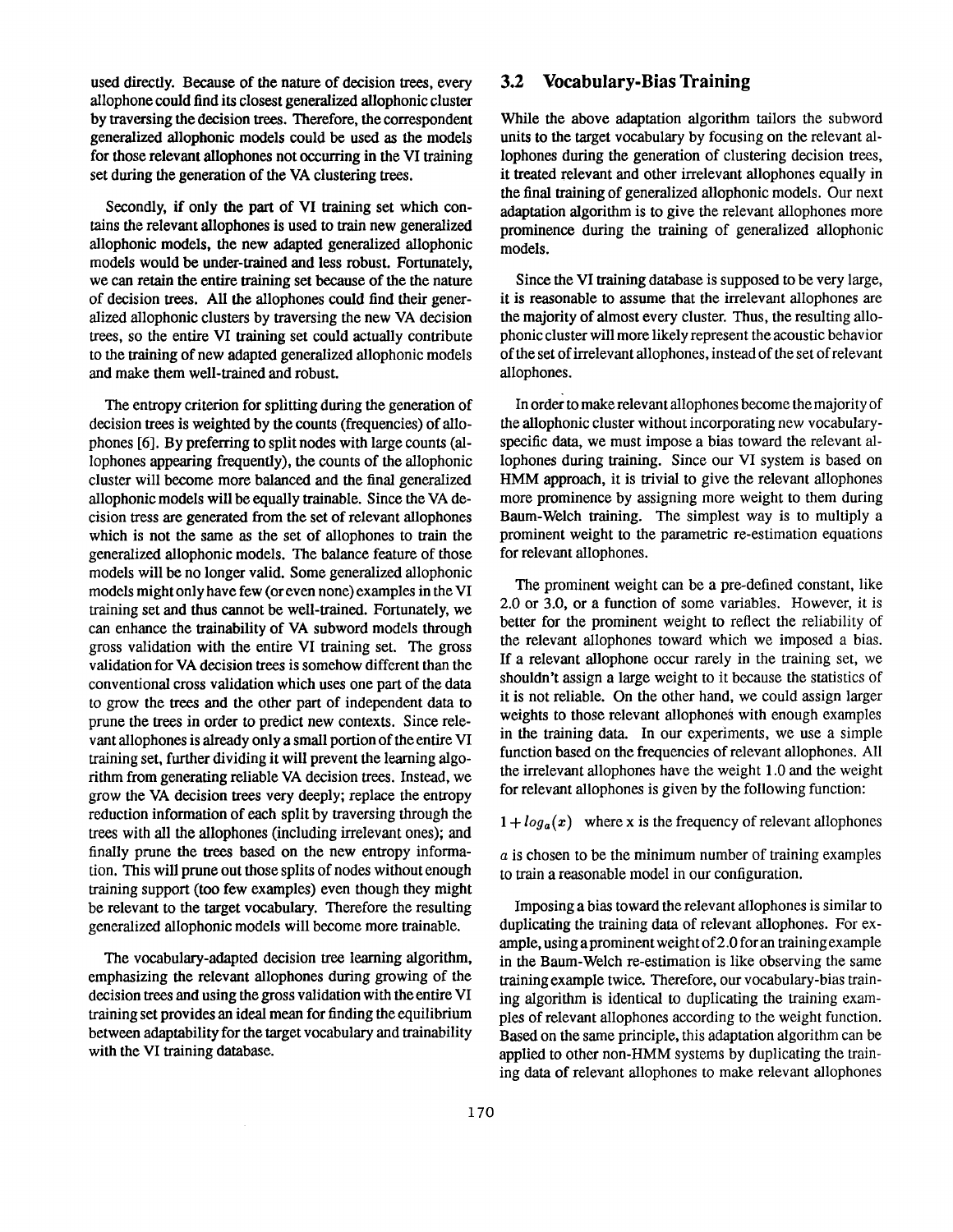become the majority of the training data during training. The resulting models will then be tailored to those relevant aUophones.

#### **4 Environment Adaptation**

It is well known that when a system is trained and tested under different environments, the performance of recognition drops moderately [8] However, it is very likely for training and testing taking place under different environments in VI systems because the VI models can be used for any task which could happen anywhere. Even if the recording hardware remains unchanged, e.g., microphones, A/D converters, pre-amplifiers, etc, the other environmental factors, e.g. the room size, background noise, positions of microphones, reverberation from surface reflections, etc, are all out of the control realm. For example, when comparing the recording environment of Texas Instruments (TI) and Carnegie Mellon University (CMU), a few differences were observed although both used the same close-talk microphone (Sennheiser HMD-414).

- **Recording equipment** TI and CMU used different A/D devices, filters and pre-amplifiers which might change the overall transfer function and thus generate different spectral tilts on speech signals.
- Room The TI recording took place in a sound-proof room, while the CMU recording took place in a big laboratory with much background noise (mostly paper rustle, keyboard noise, and other conversations). Therefore; CMU's data tends to contain more additive noise than TI's.
- Input level The CMU recording process always adjusted the amplifier's gain control for different speakers to compensate the varied sound volume of speakers. Since the sound volume of TI's female speakers tends to be much lower, TI probably didn't adjust the gain control like CMU did. Therefore, the dynamic range of CMU's data tends to be larger.

### **4.1 Codebook Adaptation**

The speech signal processing of our VI system is based on a characterization of speech in a codebook of prototypical models [7]. Typically the performance of systems based on a codebook degrade over time as the speech signal drifts through environmental changes due to the increased distortion between the speech and the codebook.

Therefore, two possible adaptation strategies include:

1. continuously updating the cooebook prototypes to fit the testing speech spectral vectors  $x_t$ .

2. continuously transforming the testing speech spectral vectors  $x_t$  into normalized vectors  $y_i$ , so that the distribution of the  $y_i$  is close to that of the training data described by the codebook prototypes.

Our first environment adaptation algorithm belongs to the first strategy, while two cepstral normalization algorithms which will be described in Section 4.2 belongs to the second strategy.

Semi-continuous HMMs (SCHMMs) or tied mixture continuous HMMs [9, 3] has been proposed to extend the discrete HMMs by replacing discrete output distributions with a combination of the original discrete output probability distributions and continuous pdf's of codebooks. SCHMMs can jointly re-estimate both the codebooks and HMM parameters to achieve an optimal codebook/model combination according to a maximum likelihood criterion during training. They have been applied to several recognition systems with improved performance over discrete HMMs [9, 3].

The codebooks of our vocabulary-independent system can be modified to optimize the probability of generating data from new environment by the vocabulary-independent HMMs according to the SCHMM framework. Let  $\mu_i$  denote the mean vector of codebook index  $i$  in the original codebook, then the new vector  $\overline{\mu_i}$  can be obtained from the following equation

$$
\overline{\mu_i} = \frac{\sum_m (\sum_{t=1}^T \gamma_i^m(t) \mathbf{x}_t)}{\sum_m (\sum_{t=1}^T \gamma_i^m(t))}
$$
(1)

where  $\gamma_i^m(t)$  denotes the posterior probability observed the codeword i at time t using HMM m for speech vector  $x_t$ .

Note that we did not use continuous Gassian pdf's to represent the codebooks in the Equation 1. Each mean vector of the new codebook is computed from acoustic vector  $x_t$  associated with corresponding posterior probability in the discrete forward-backward algorithm without involving continuous pdf computation. The new data from different environment,  $x_t$ , can be automatically aligned with corresponding codeword in the forward-backward training procedure. If the alignment is not closely associated with the corresponding codeword in the HMM training procedure, reestimation of the corresponding codeword will then be de-weighted by the posterior probability  $\gamma_i^m(t)$  accordingly in order to adjust the new codebook to fit the new data.

#### 4.2 Cepstral Normalization

The types of environmental factors which differ in TI's and CMU's recording environments can roughly be classified into two complementary categories :

1. additive noise - noise from different sources, like paper rustle, keyboard noise, other conversations, etc.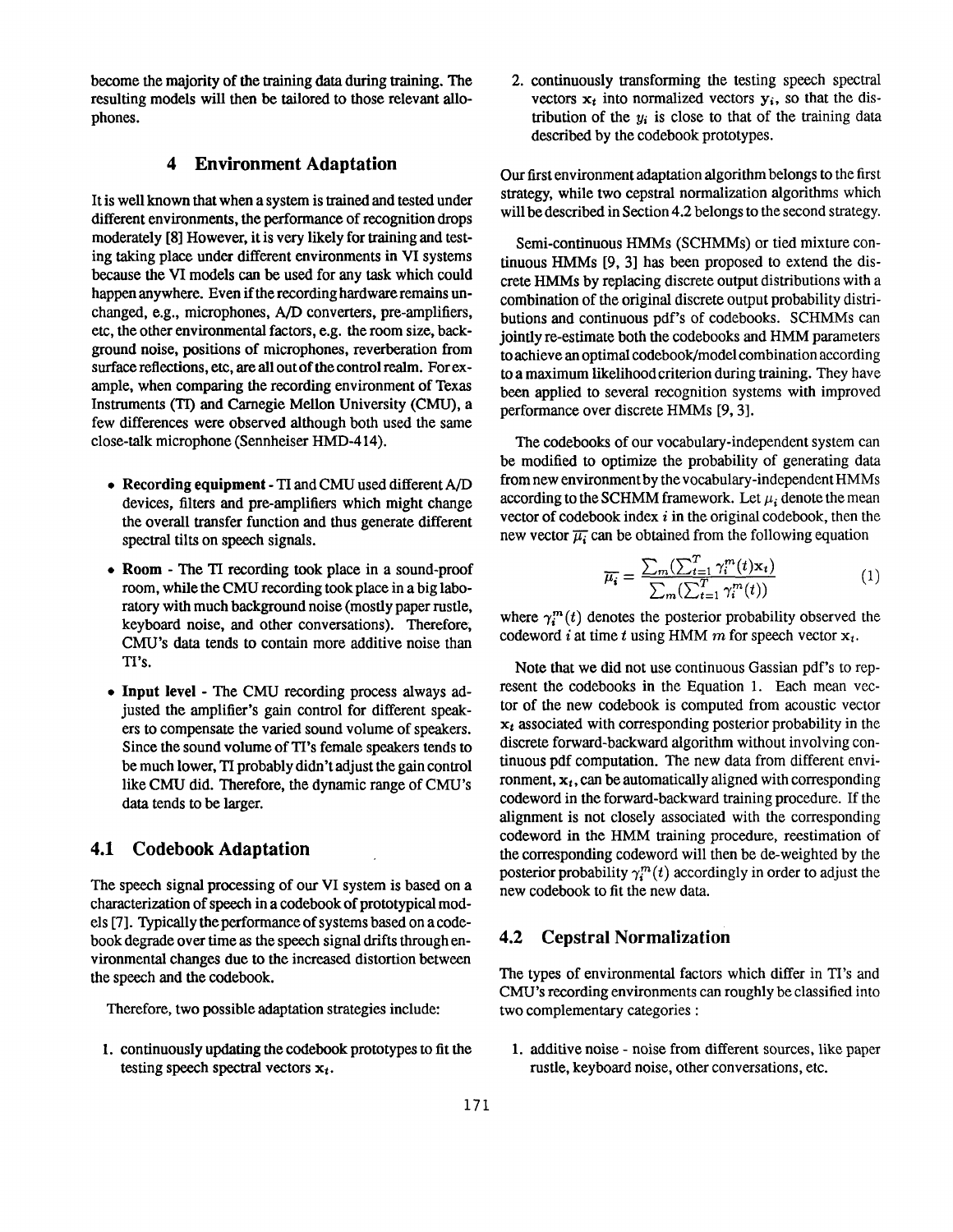2. spectral equalization - distortions from the convolution of the speech signal with an unknown channel, like positions of microphones, reverberation from surface reflections, etc.

Acero *at al.* [1,2] proposed a series of environment normalization algorithms based on joint compensation for additive noise and equalization. They has been implemented successfully on SPHINX to achieve robustness to different microphones. Among those algorithms, *codeword-dependent cepstral normalization* (CDCN), is the most accurate one, while *interpolated SNR-dependent cepstral normalization* (ISDCN) is the most efficient one<sup>1</sup>. In this study, we incorporate these two algorithms to make our vocabulary-independent system more robust to environmental variations.

$$
\mathbf{x} = \mathbf{z} - \mathbf{w}(\mathbf{q}, \mathbf{n}) \tag{2}
$$

Equation 2 is the environmental compensation model, where x, z, w, q and n represent respectively the normalized vector, observed vector, correction vector, spectral equalization vector and noise vector. The CDCN algorithm attempts to determine q and n that provide an ensemble of compensated vectors x being collectively closest to the set of locations of legitimate VQ codewords. The correction vector w will be obtained using MMSE estimator based on q, n and the codebook. In ISDCN, q and n were determined by an EM algorithm aiming at minimizing VQ distortion. The final correction vector w also depends on the instantaneous SNR of the current input frame using a sigmoid function.

## **5 Experiments and Results**

All the experiments are evaluated on the speaker-independent DARPA resource management task. This task is a 991-word continuous task and a standard word-pair grammar with perplexity 60 was used throughout. The test set, TI.TEST, consists of 320 sentences from 32 speakers (a random selection from June 1988, February 1989 and October 1990 DARPA evaluation sets).

In order to isolate the influence of cross-environment recognition, another identical same test set, CMU-TEST, from 32 speakers (different from TI speakers) was collected at CMU. Our baseline is using 4-codebook discrete SPHINX and decision-tree based generalized allophones as the VI subword units[7]. Table 1 shows that about 9% error reduction is achieved by adapting the decision trees for Resource Management task, while about 15% error reduction is achieved by using vocabulary-bias training for the same task. Nevertheless, when we try to combine these two adaptation algorithms

Table 1: The results for Resource Management using vocabulary-adapted decision trees and vocabulary-bias training algorithms

to further tailor the vocabulary-independent models to the Resource Management task, no compound improvement was produced. It might be because either both algorithms are learning the similar characteristics of the target task, or the combination of these two algorithms already reaches the limitation of adaptation capability within our modeling technique without the help of vocabulary-specific data.

| <b>Adaptation Sentence</b> | <b>CMU-TEST</b> | <b>TI-TEST</b> |
|----------------------------|-----------------|----------------|
| <b>Baseline</b>            | 5.4%            | 7.4%           |
| 100                        | N/A             | 7.1%           |
| 300                        | N/A             | 7.0%           |
| 1000                       | N/A             | 7.0%           |
| 2000                       | N/A             | 6.9%           |

Table 2: The vocabulary-independent results on TI-TEST by adapting the codebooks for TI's data

In codebook adaptation experiments, the 4 codebooks used in our HMM-based system are updated according Equation 1. We randomly select 100, 300, 1000, 2000 sentences from TIRM database to form different adaptation sets. Two iteration were carried out for each adaptation sets to estimated the new codebooks for TI's data, while the HMM parameters are fixed. Table 2 shows the adaptation recognition result on TI testing set. It is indicated that only marginal improvement by adapting codebook for new environment even with lots of adaptation data. The result suggested that the adaptation of codebook alone fail to produce adequate adaptation because the HMM statistics used by recognizer have not been updated.

Table 3 shows the recognition error rate on two test sets for VI systems incorporated with CDCN and ISDCN. Be aware that our VI training set was recorded at CMU. The degradation of cross-environment recognition with TI-TEST is roughly reduced by 50%. Like most environment normalization algorithms, there is also a minor performance degradation for same-environment recognition when gaining robustness to other environments.

<sup>&</sup>lt;sup>1</sup>The reader is referred to [1] for detailed CDCN and ISDCN algorithms